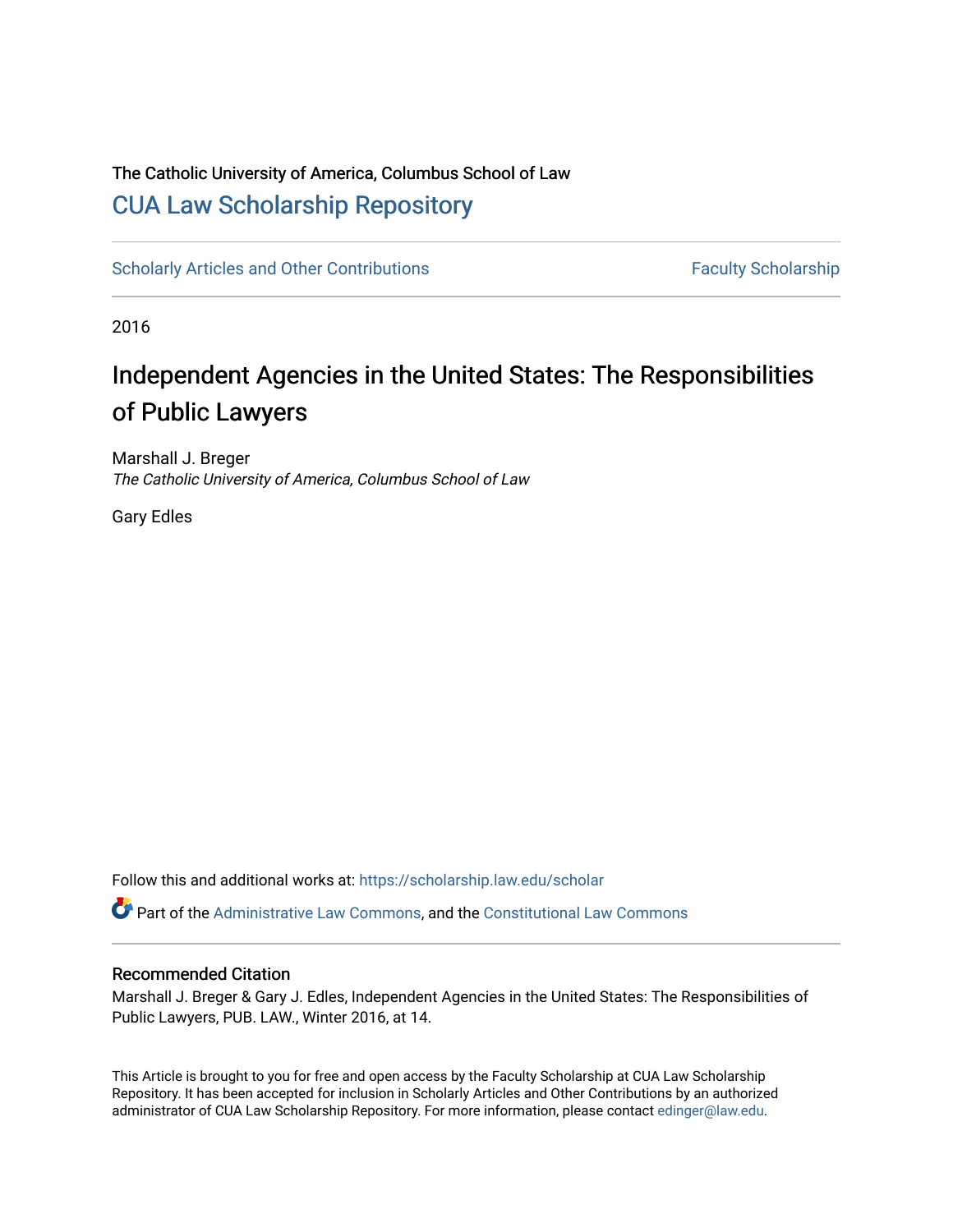

# Independent Agencies in the United States:

## The Responsibility of Public Lawyers

**By Marshall J. Breger and Gary J. Edles** 

Independent federal agencies occupy a special constitutional position in the governmental structure. Their stock-in-trade is the exepter, apolitical resolution of regulatory issues. They are supposedly "independent" of the ndependent federal agencies occupy a special constitutional position in the governmental structure. Their stock-in-trade is the expert, apolitical resolution of regulatory issues. They are sup-Because most are multi-member organizations, they are also perceived as accommodating diverse views and able to prevent extreme outcomes through the compromise inherent in the process of collegial decision-making. But such a view is not universally held. A wellknown examination of such agencies in the 1930s described them uncharitably as a "headless 'fourth branch' of government, a haphazard deposit of irresponsible agencies and uncoordinated powers."<sup>1</sup>

Most modern independent agencies, in fact, are not simply impartial government referees. Nonetheless, as Justice Breyer has suggested, they possess "comparative freedom from ballot box control"<sup>2</sup> and "enjoy an independence expressly designed to insulate them, to a degree, from the 'exercise of political oversight . . .'" that affects cabinet or cabinetlike executive agencies.<sup>3</sup> So, precisely what is the place of independent agencies today, and what does their role in the governmental structure mean for public lawyers?

14 WINTER 2016 All rights reserved. This information or any portion thereof may not be copied or disseminated in any form or by any means or THE PUBLIC LAWYER Published in The Public Lawyer, Volume 24, No 1  $\odot$  2016 by the American Bar Association. Reproduced with permission. stored in an electronic database or retrieval system without the express written consent of the American Bar Association.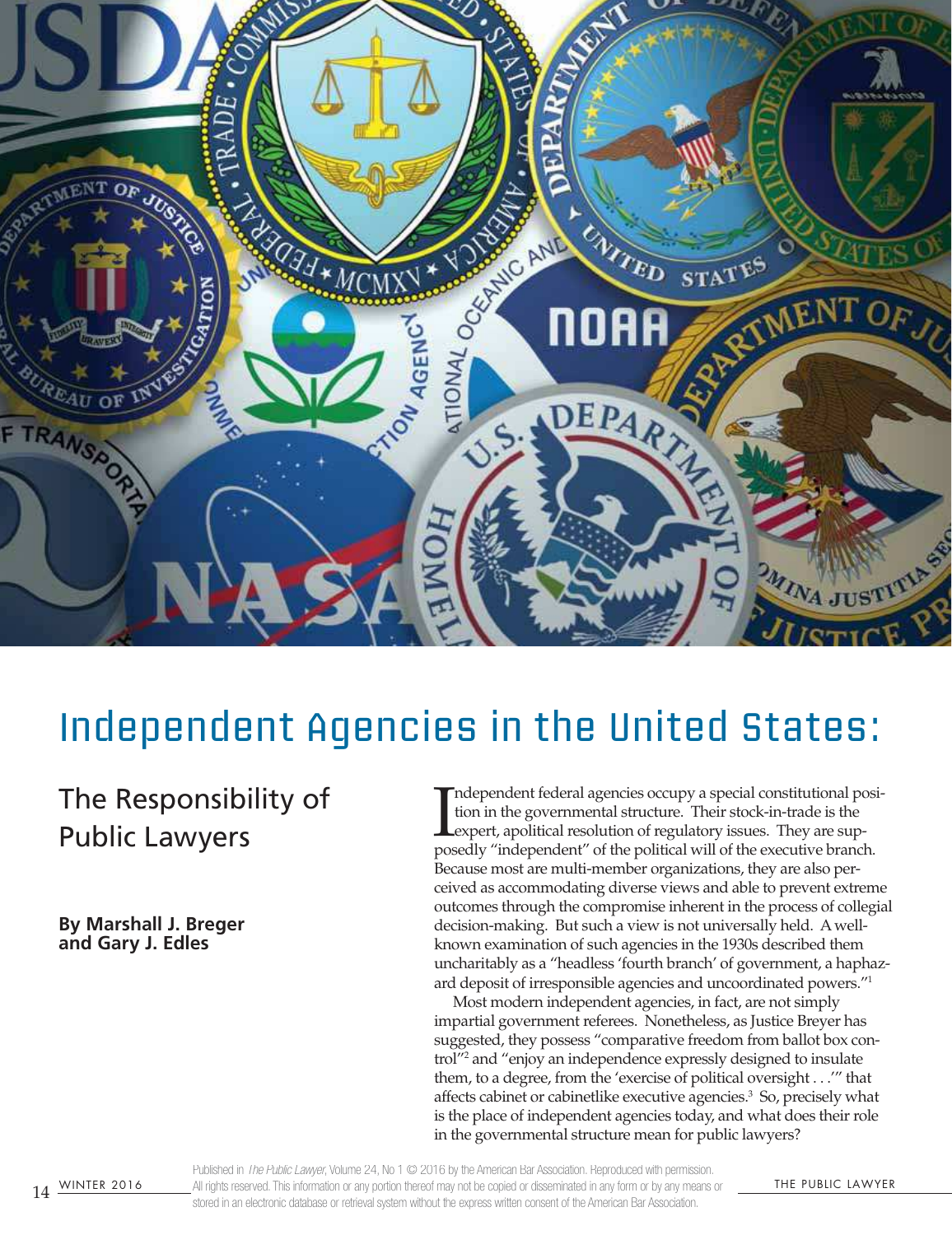#### **The Advent of Federal Independent Agencies and Railroad Regulation in Britain**

The modern independent agency at the federal level emerged in 1887 when Congress established the Interstate Commerce Commission (ICC). But the ICC had its forebearers. Britain examined railroad regulation as early as the 1830s, in response to shipper complaints about monopoly practices.

The British Railway Regulation Bill of 1840 attempted to delegate power over railways to a government department, the Board of Trade, but it was an ineffectual statute. It required railways to give the Board of Trade notice before opening a new line, but the board lacked power to prevent operation. The board could also entertain complaints but, significantly, lacked power to pursue them. For the next 32 years, Parliament tried unsuccessfully to regulate the railroad industry.

In 1872, yet another parliamentary committee reviewed over 30 years of British rail regulation. It once again concluded that marketplace competition was unsuccessful. As to how to remedy this situation, the committee reviewed several options. It believed that judicial enforcement of competition statutes was too expensive and that the courts, in any event, lacked expertise in railway matters. Direct oversight by parliamentary committees was likewise seen as ineffective. Finally, the committee believed that oversight by a cabinet department, i.e., the Board of Trade, lacked the procedural protections of the judicial model.

So, to some extent as a default position, the committee recommended creation of a tribunal to supervise the railways, with authority to hear complaints from customers and provide remedies, and otherwise enforce laws relating to the railways. Composed of at least three members, the new commission would include "an eminent lawyer" and another "acquainted with railway management."<sup>4</sup> Parliament created the new commission on a temporary basis in 1872 and made it permanent in 1888 — nearly a halfcentury after regulatory efforts began.

#### **U.S. Railroad Regulation**

Railroad regulation emerged in the United States shortly after British regulation. The impetus for government oversight was the brainchild of Charles Francis Adams Jr. Between 1866 and 1878, he wrote several inluential articles about the economics of railroad operation, including *Chapters of Erie, and Other Essays*, a muckraking book coauthored with his brother Henry. They argued that the railroads, if unsupervised, would become natural monopolies but that government operation of railroads or regulation would stile eficiency and innovation. Their remedy was creation of a so-called sunshine commission, i.e., an impartial body of experts that would investigate, examine and report on railroad activities, but not have enforcement power.<sup>5</sup> Some states adopted this format, including Massachusetts, where Adams served as one of its first three commissioners. Other states set up commissions with significant powers. The first was the Illinois Railroad and Warehouse Commission, established in 1871. By 1886, a year before the creation of the ICC, 30 of the 38 states then in existence had some form of railroad regulation, and 25 used the commission form.

Congress was well aware of the experience of both the British and the individual states. The statute creating the ICC<sup>6</sup> intended to create a commission with a degree of expertise and independence. Commissioners were appointed by the president with the advice and consent of the Senate, and they served staggered terms that were longer than that of the president. Commissioners were somewhat insulated from direct presidential supervision by the act's removal provision for "ineficiency, neglect of duty, or malfeasance in ofice," a core element of numerous independent agency statutes today. One scholar points out that initial appointments to the ICC came mostly from the public sector rather than the railroad industry, in an effort to limit industry control.<sup>7</sup> Another scholar argues that, nonetheless, those appointed were plainly sympathetic to the railroads.<sup>8</sup>

With little discretionary power at the outset, the ICC was weak and ineffectual until Congress passed the Hepburn Act in 1906,<sup>9</sup> which gave the ICC rate-making authority. The passage of the Hepburn Act was part of the Progressive Movement. In the view of Progressives, it was essential for expert administrators with technical competence in the various areas of regulation to staff independent regulatory commissions.

#### **Appointments: Industry Representatives Versus Neutrals**

Since the Progressive Era, a range of factors other than expertise has influenced appointments to independent agencies. The National Labor Relations Board (NLRB) is an illustration. The Wagner Act created the NLRB as a statutory agency in 1935.<sup>10</sup> The board had three members.<sup>11</sup> President Roosevelt appointed as its first three members the following: J. Warren Madden, chair, a Professor at the University of Pittsburgh School of Law; John M. Carmody, a federal government oficial; and Edwin S. Smith, a former commissioner of the Massachusetts Department of Labor and Industries. Some members of Congress wanted a board independent of political control, while others preferred

**Marshall Breger** is a professor of law at the Columbus School of Law of the Catholic University of America. Before that, he had a career as a government lawyer, including service as solicitor of the Department of Labor, the chief lawyer of the Department of Labor, and chairman of the Administrative Conference of the United States. **Gary Edles** has served as an adjunct professor at American University Washington College of Law and visiting professor at the University of Hull Law School in England. Prior to that, he had a career as a government lawyer, including service at three independent, multi-member agencies and as general counsel of the Administrative Conference of the United States. This article is excerpted and adapted from Breger & Edles, Independent Agencies in the United States: Law, Structure, and Politics (2015), © by permission of Oxford University Press.

THE PUBLIC LAWYER All rights reserved. This information or any portion thereof may not be copied or disseminated in any form or by any means or  $\mu$ WINTER 2016 15 Published in The Public Lawyer, Volume 24, No 1  $\odot$  2016 by the American Bar Association. Reproduced with permission. stored in an electronic database or retrieval system without the express written consent of the American Bar Association.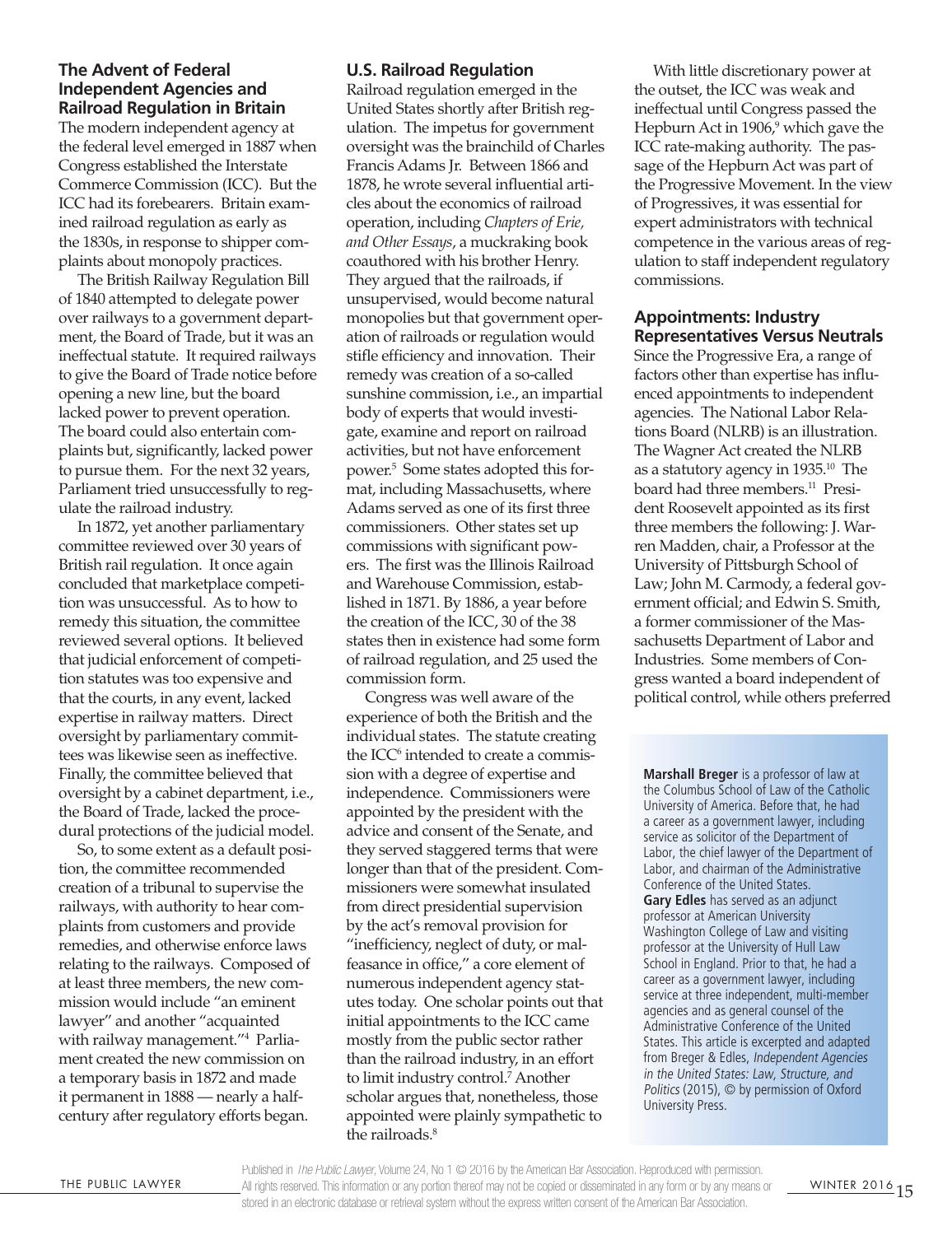a board composed of representatives of industry and labor. Congress eventually created a board that remained essentially neutral for 18 years, with members coming largely from academia or government. In 1952, however, President Eisenhower — the first Republican elected since passage of the Wagner Act — appointed management-oriented members to the board. Starting with President Nixon in 1970, members have been chosen largely for their management or union backgrounds.

By the 1960s, the "theoretical underpinnings of administrative expertise had been largely undermined."<sup>12</sup> The administrative process was increasingly seen less as a forum for ascertaining the public interest and more as a forum for interest representation. As Harvard law professor Mark Tushnet explained, "[i]nterest-group bargaining — a form of politics — was relocated into administrative agencies, and the Progressive claim that administrative agencies pursued science rather than politics became dificult to sustain."<sup>13</sup>

#### **The Influence of the President and Congress**

Independent agencies today undertake significant regulatory and administrative roles within a broader tug and tussle of interbranch tension. The president's constitutional appointment and removal powers have been limited by Congress, with approval from the Supreme Court.<sup>14</sup> Nonetheless, the president retains considerable power over agency membership — and, hence, influence over agency policy direction under highly discretionary statutes — through his appointment (and re-appointment) power, especially the selection of agency chairs, who are almost always the agency's most significant members. And, bolstered largely by custom, the president even retains influence in prodding unwanted independent agency members from ofice.

Congress likewise holds significant powers. As a bipartisan group of senators and congressmen reminded President Carter in 1977, "Congress,

and not the executive, controls the guidelines for independent regulatory agencies. Congress created these agencies. Congress provided for their organization. Congress adopted their statutory mandates. Congress controls their budgets and oversees their performance. Congress specifies agency procedures."<sup>15</sup> Indeed, some today think that Congress, perhaps more than the president, is now the primary inluence on most independent agencies.

#### **Agency Independence and the Consumer Finance Protection Bureau**

A wide variety of hypotheses about agency independence exists. But practical rather than theoretical considerations motivated the creation of the first independent agency, the ICC, and practical considerations continue to dominate the structure and functioning of independent agencies.

Creation of the Consumer Finance Protection Bureau by the Dodd-Frank Wall Street Reform and Consumer Protection Act of 2010 is a recent illustration.<sup>16</sup>

Harvard law professor Elizabeth Warren introduced in a 2007 article the idea of an agency that would regulate consumer financial products.<sup>17</sup> She argued that a model based on the multi-member Consumer Product Safety Commission, which had protected consumers from purchasing defective or dangerous goods through uniform safety standards and regulation, would be just as useful in the inancial products market. In 2009, Chairman Barney Frank of the House Financial Services Committee introduced legislation that would set up a typical five-member independent regulatory commission.<sup>18</sup> Later that year, he tried again with legislation that retained the independent commission concept but provided, significantly, that the new agency would be funded through the Federal Reserve Board. He proposed that 10 percent of the federal government's budget go automatically to the new agency every year, thus depriving both Congress and the administration of their usual

appropriations oversight powers.<sup>19</sup> In the Senate, Chairman Christopher Dodd of the Senate Banking Committee introduced in 2010 his version of inancial protection legislation, which differed in certain respects from the House version. Dodd proposed an agency headed by a single director appointed to a five-year term with the usual statutory removal protection. But the agency would be a bureau of the Federal Reserve Board funded through the Federal Reserve System. To ensure the new bureau's independence, the Federal Reserve was statutorily prohibited from exercising any control over it.<sup>20</sup> The bureau's only connection to the federal government is the funding mechanism. President Obama signed the Dodd-Frank bill into law in 2010.<sup>21</sup>

Republicans were concerned that they would lose important political influence over the new agency if it had only a single individual at its head and a genuinely autonomous revenue stream. A key conceptual objection to the new agency was its lack of democratic accountability. The legislation creating it was described as an effort to "hyperdepoliticize" the agency. $22$ 

Although it seems that the text of Dodd-Frank sought to insulate the new bureau from politics, this does not mean that the president or Congress lacks ways of influencing the bureau's regulatory and enforcement activity. The president's influence comes from his ability to nominate a single director to a five-year term. However, this influence can be thwarted by Congress. As an extreme response, a hostile Congress, especially if supported by a new administration, can revise the agency's statutory mandate or even abolish the agency entirely.<sup>23</sup> More likely, the Senate, through its confirmation authority, can delay, if not defeat, a president's choice of director. Indeed, that happened with Senate approval of the bureau's first director. President Obama nominated former Ohio Attorney General Richard Cordray in July 2011, but Republican efforts to alter the agency's structure by replacing the director with a multi-member board initially

Published in The Public Lawyer, Volume 24, No 1 @ 2016 by the American Bar Association. Reproduced with permission.

16 WINTER 2016 All rights reserved. This information or any portion thereof may not be copied or disseminated in any form or by any means or THE PUBLIC LAWYER stored in an electronic database or retrieval system without the express written consent of the American Bar Association.